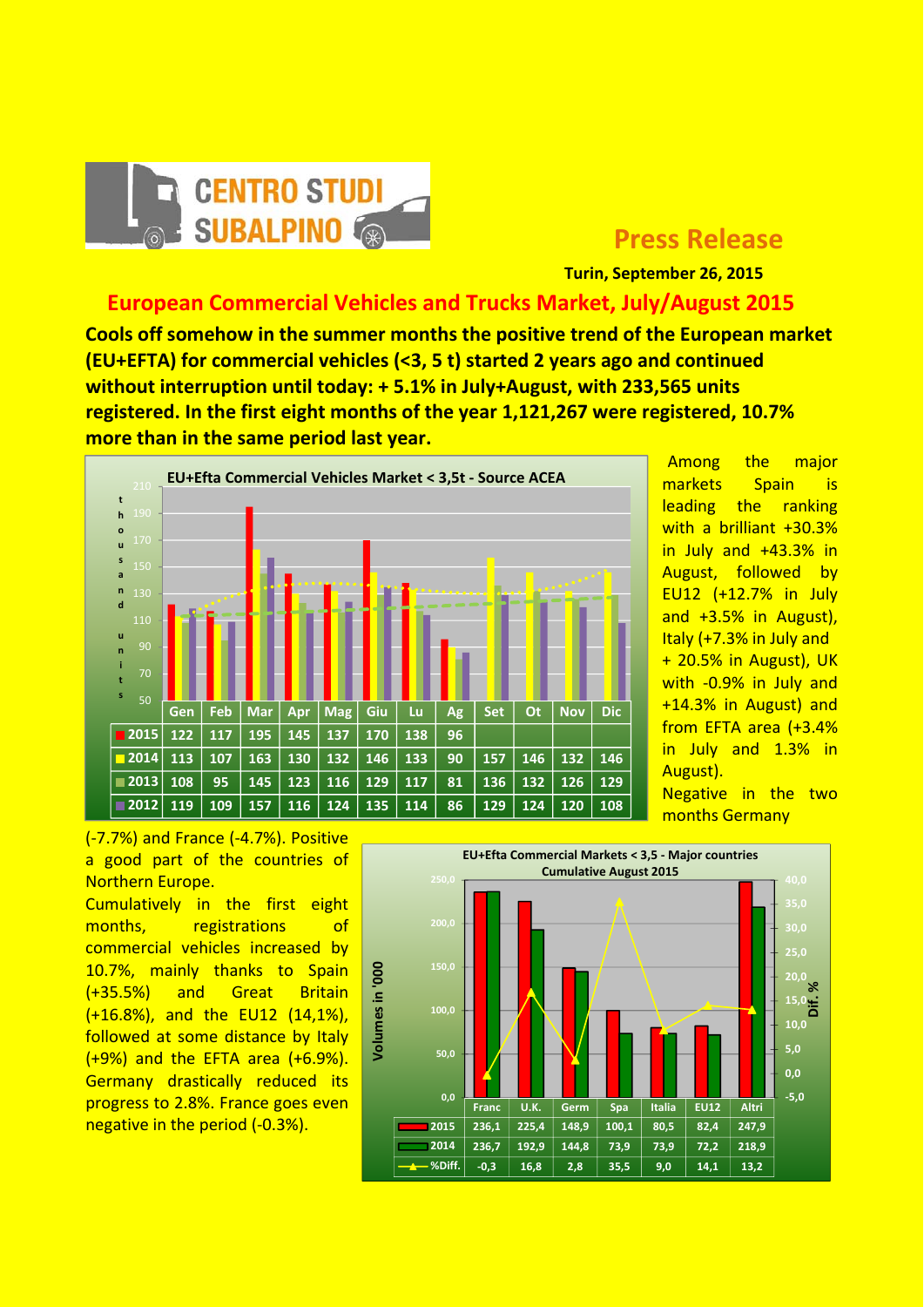Consistently brilliant performances during the period of most Northern European countries.

**Instead always very strong the market growth of trucks (>3.5t), increased in July+August by 18.4%, compared to the same period last year, with 49,475 units registered**.

**In the first 8 months cumulative 211,122 units were registered, representing an increase of 15.8% on the same period last year**



As for previous months, the increase is primarily due to Spain, that in the two months has increased registrations by 67.6% , followed by the EU12 with a +31.2% [with particularly large increases in Latvia (+124.5%), Lithuania (+82%), Romania (+56.0%), Poland (+37.2%), Republic Czech (+28.6)], and the UK



(+26.4%) which, after a consecutive year of losses in 2014, has even surpassed France in the European rankings. Continued in July/August, the mini market recovery of France earning 9.9%. A significant increase in demand in Italy instead: +38.4%. It slows down the recovery of the German market, which earns only 5.5% in the two months. Modest result of the EFTA area (+4%). Good increase in northern European markets. Cumulatively in the first eight months, the increase over last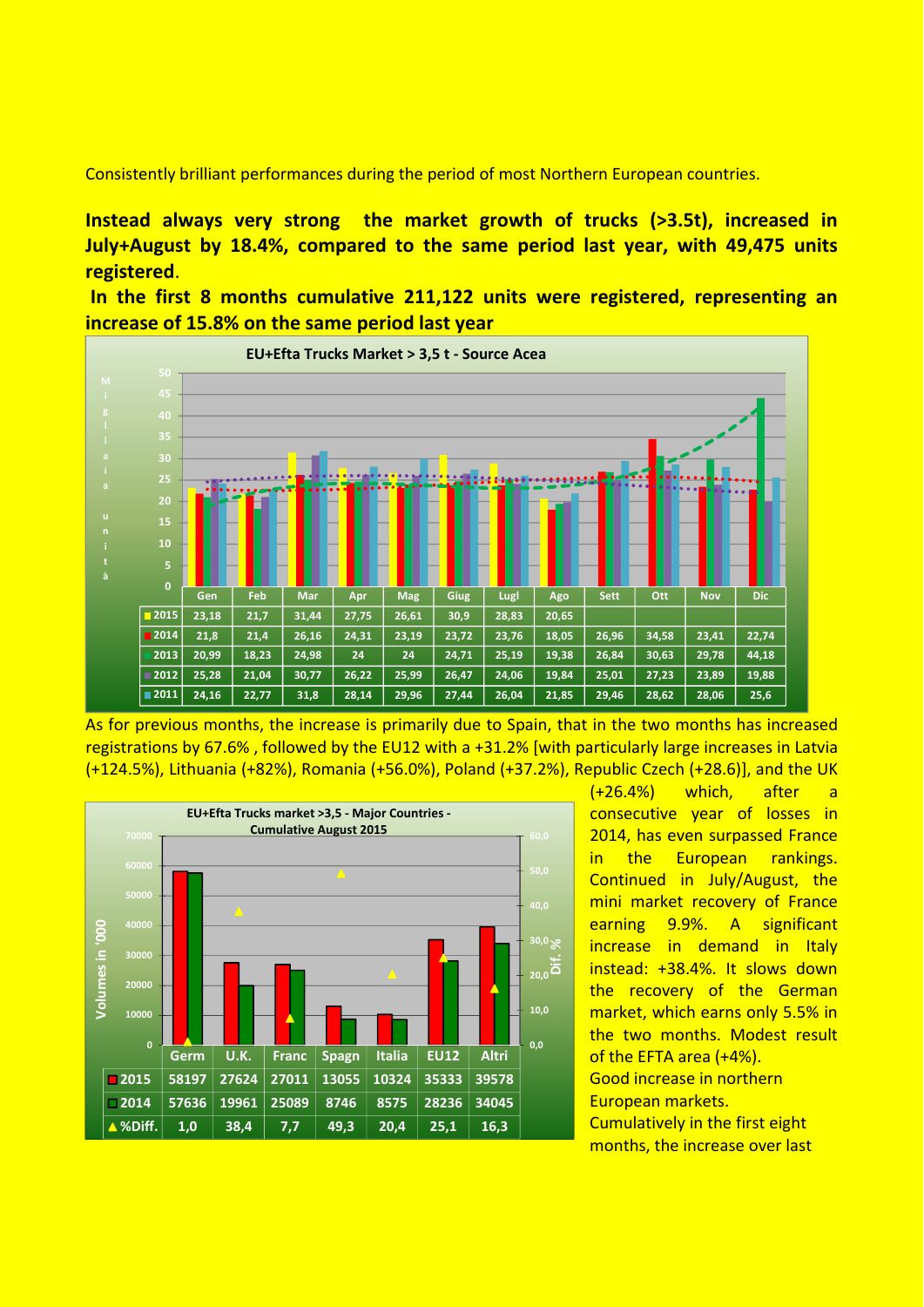year rises to a +15.8%, mainly because of the great performances of Holland, grew up in the period by as much as 57.2%, Spain (+49.3%) and Great Britain (+38.4%), followed by the EU12 with an increase of 25.1% on last year, [especially thanks to Romania (+47.9%), Slovakia (+26.5%), Slovenia (+26.4%), Poland (+25.3) and Hungary (+17.2%)], and Italy with a +20.4%. France gained 7.7%, and Germany only 1%. Loses also the EFTA area (‐4.4%).

**Equally brilliant in the two months the trend of demand in the field of heavies (>16t): increase in two months of 21.2%, with 38,405 units registered,**



due in particular, as in recent months, to the increase in Spain (+74.3%), Italy (+40,5%) the UK (+25.5%), still recovering on the heavy losses of last year, and EU12 (+34.1%). France increases in the two months by 12.5%, and Germany by 8.3%. The Efta area lost 4.4%. Increase in almost all the countries of Northern Europe.

Cumulatively in the first 8

months of the year the EU+EFTA market rose by 19.8%, with 168,192 units registered, but with the progress linked to increased demand in Spain (52.9%) followed by Great Britain (+48.8%), EU12

(+29%), [the latter especially for the good results in Romania (+52.3%), Slovakia (+31.7%), Slovenia (+29.7%), Poland (+29.5%), Hungary (+19.4%)] and Italy (+24.0%). Germany ended the period with a modest +3.6%. France has resumed instead to rise more vigorously (+10.0%). The Efta area closed the period with a +5.5%. Also in this area to report the excellent recovery of the Netherlands (+61.5%) and Denmark (+41.4%). Also positive the sales results of the Northern European countries, with the



exception of Sweden.

As to the near future, Eurostat has revised earlier this month GDP figures for the second quarter. Compared with the second quarter of last year GDP increased by 1.5% in the eurozone and by 1.9% in the EU (ECB reduced recently the forecasts to 1.4% and 1.7% respectively). Compared to the previous quarter, GDP fell to 0.4% compared to  $+$  0.5% in both the EU and the eurozone. Very good trends in Spain and Great Britain,